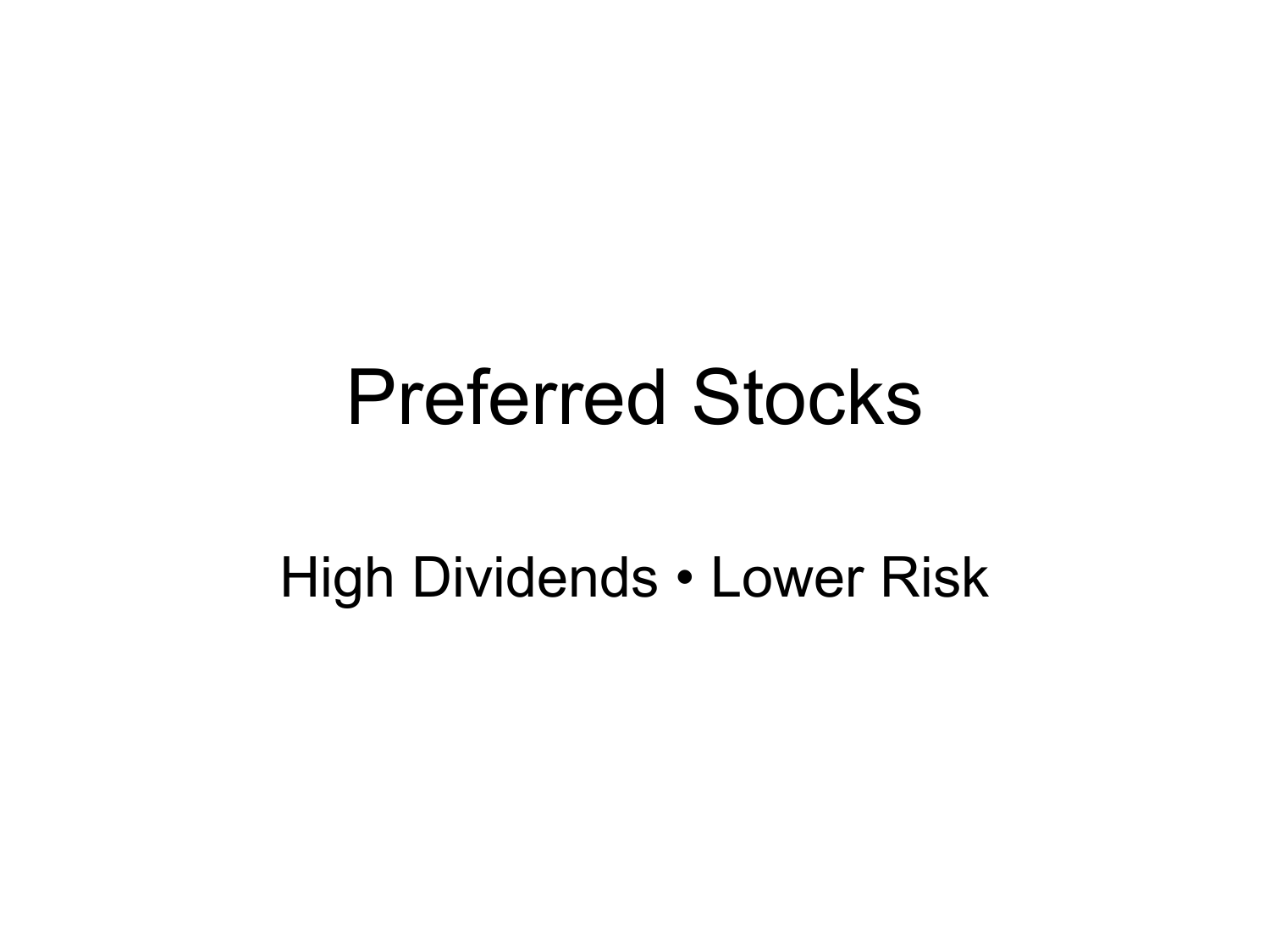## About Preferreds

- Corporations sell preferreds to raise cash
- Preferreds trade like stocks, but are more like bonds.
- Buy for Income (4% 7% dividend yields)
- Some appreciation potential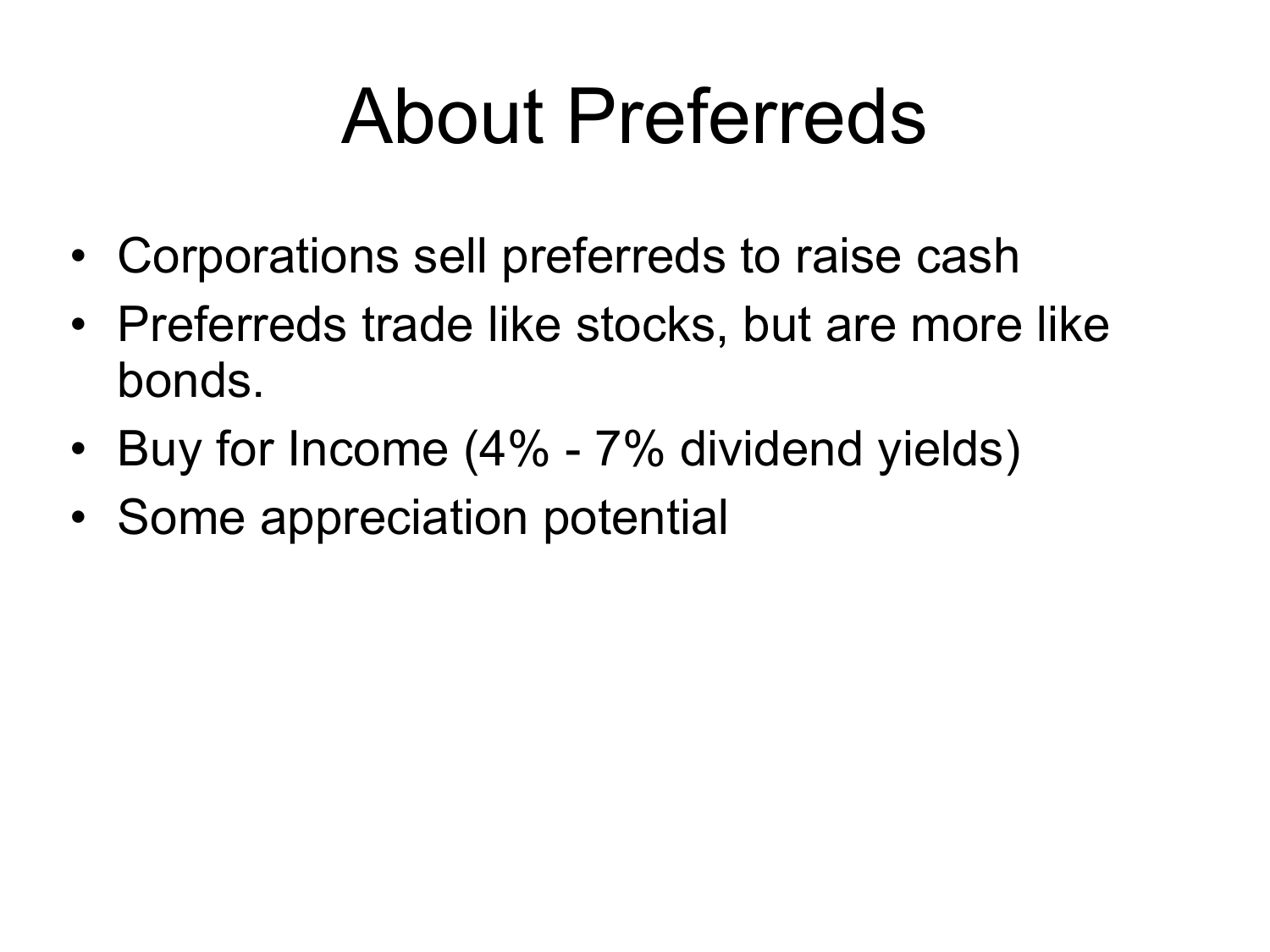## Div. Det. Preferred Stocks Port.

| 1/31/22                           | 2022<br><b>YTD</b> | 2021<br><b>Return</b> | 2020<br><b>Return</b> | 2019<br><b>Return</b> | 2018<br><b>Return</b> | 2017<br><b>Return</b> | 2016<br><b>Return</b> | 2015<br><b>Return</b> | 2014<br>Return |
|-----------------------------------|--------------------|-----------------------|-----------------------|-----------------------|-----------------------|-----------------------|-----------------------|-----------------------|----------------|
| <b>S&amp;P 500</b>                | $-5%$              | 27%                   | 16%                   | 29%                   | $-6%$                 | 19%                   | 10%                   | $-1\%$                | 12%            |
| <b>Preferred</b><br><b>Stocks</b> | $-2%$              | 12%                   | 3%                    | 24%                   | $-5%$                 | 13%                   | 6%                    | 5%                    | 15%            |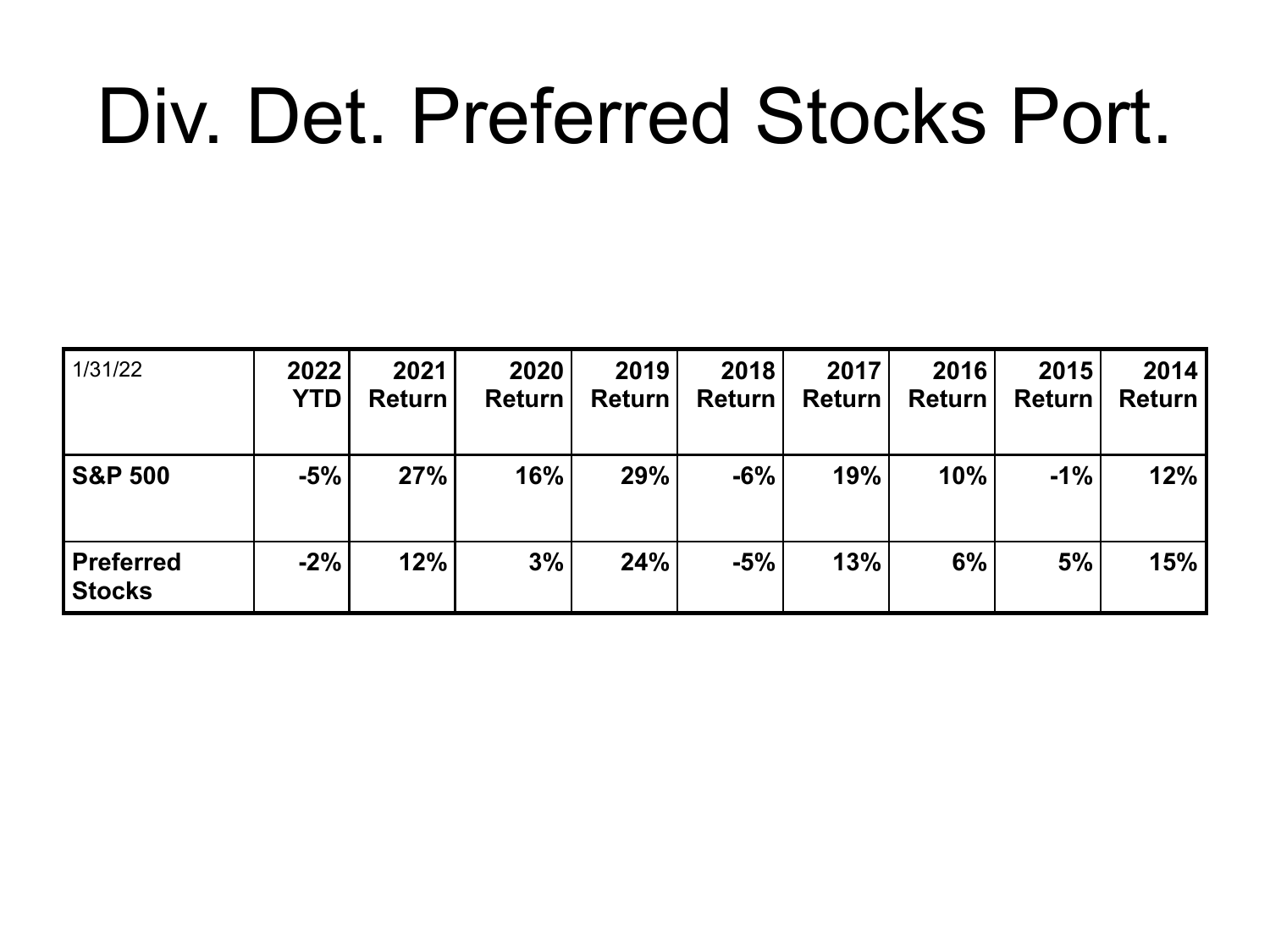## What's Preferred?

• Corps must pay first preferred dividends, then common stock dividends, if they have the cash.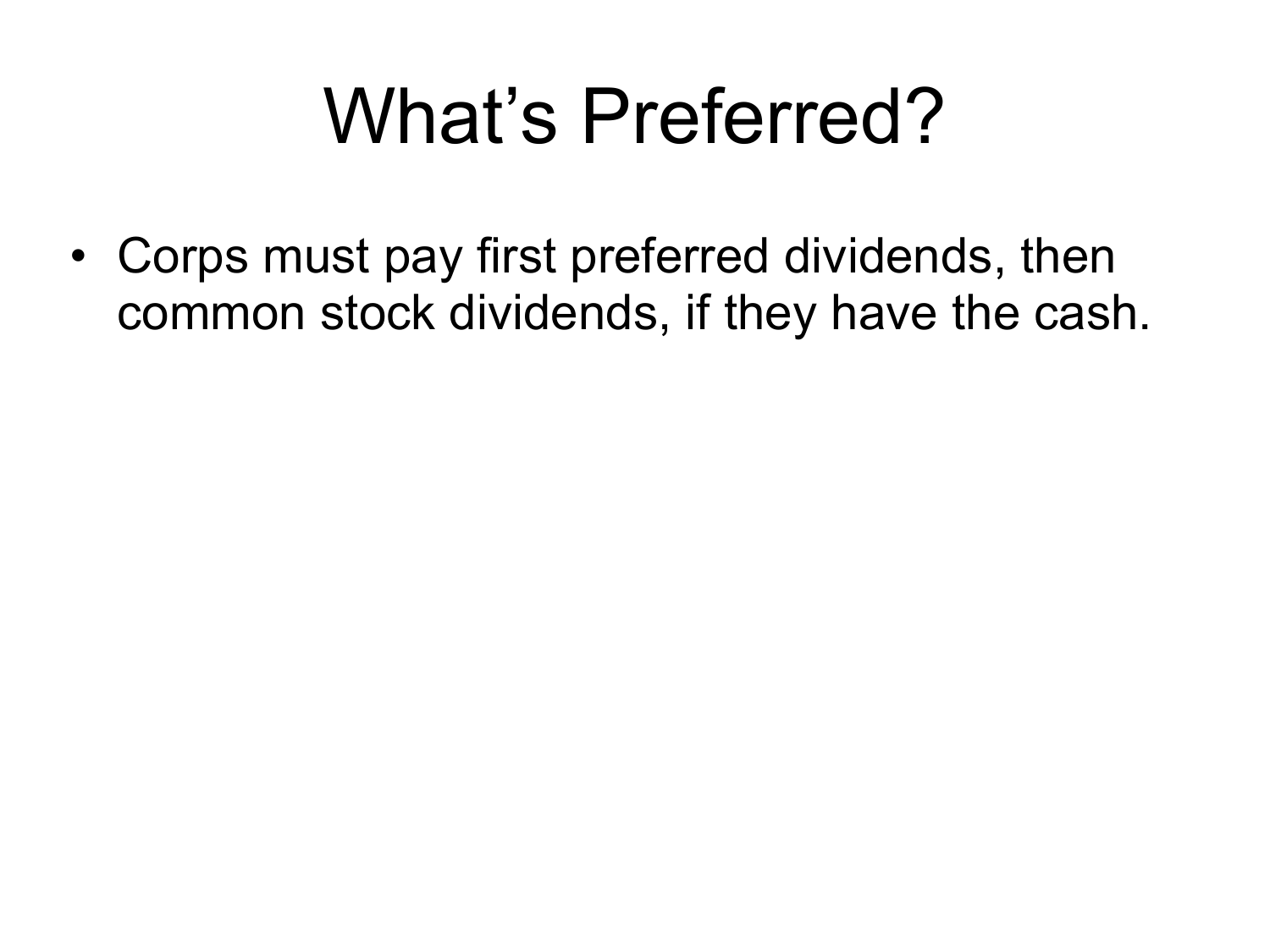# Meaningless Distinctions

- Bankruptcy: Preferreds have priority
- Preferred holders can't vote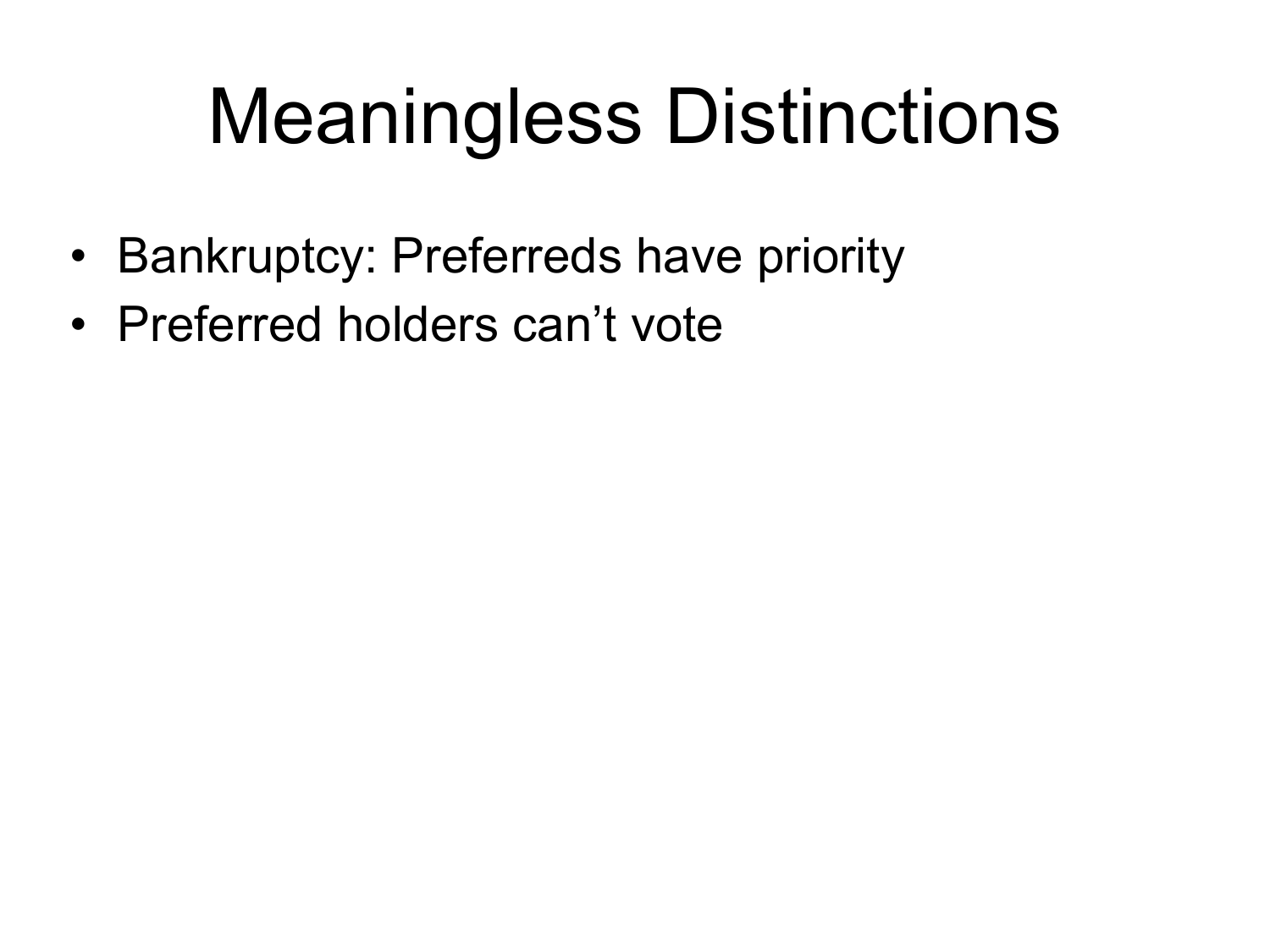## Preferred Ticker Symbols

- Not standardized, depends on website
- Corps issue multiple series; e.g. A, B, C, etc.
- Typically (not always) starts with common ticker
- Usually includes Series Designator, e.g. Bank of America (BAC) Series N: BAC-N, BAC-PN, BACPRN, etc.
- Use lookup function on website that you're using: start with common ticker, e.g. BAC.
- Sites typically display all corresponding preferreds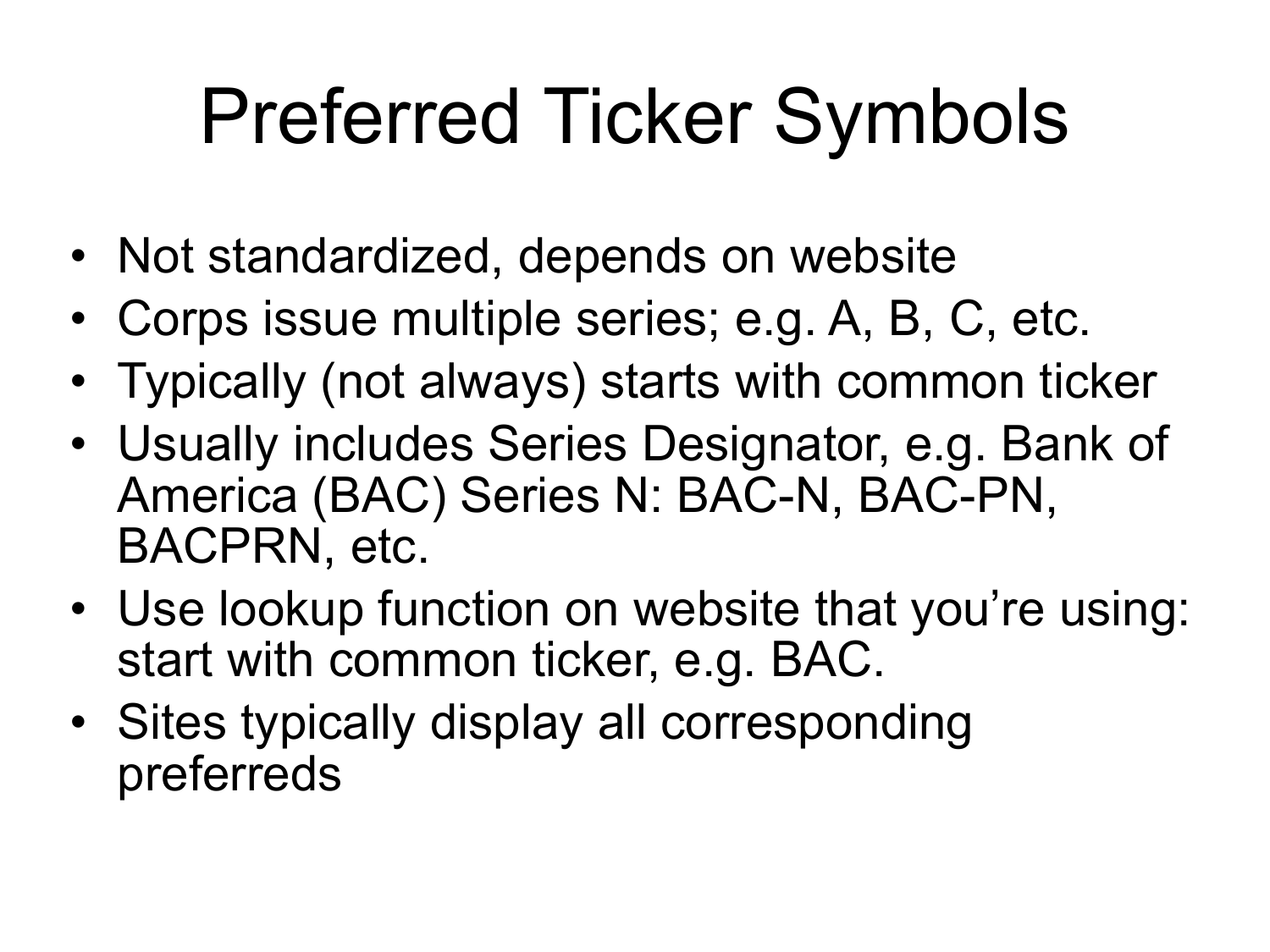## Nuts & Bolts

- Preferreds typically issued  $@$  \$25, but could be any price.
- Minimum 30-year maturities.
- Coupon Rate: annual dividend percentage of issue price.
- Market Rate: annual dividend percentage of current trading price.
- Cumulative: issuer remains on the hook for missed dividends. Not a big advantage because any meaningful payout delay will ruin your day.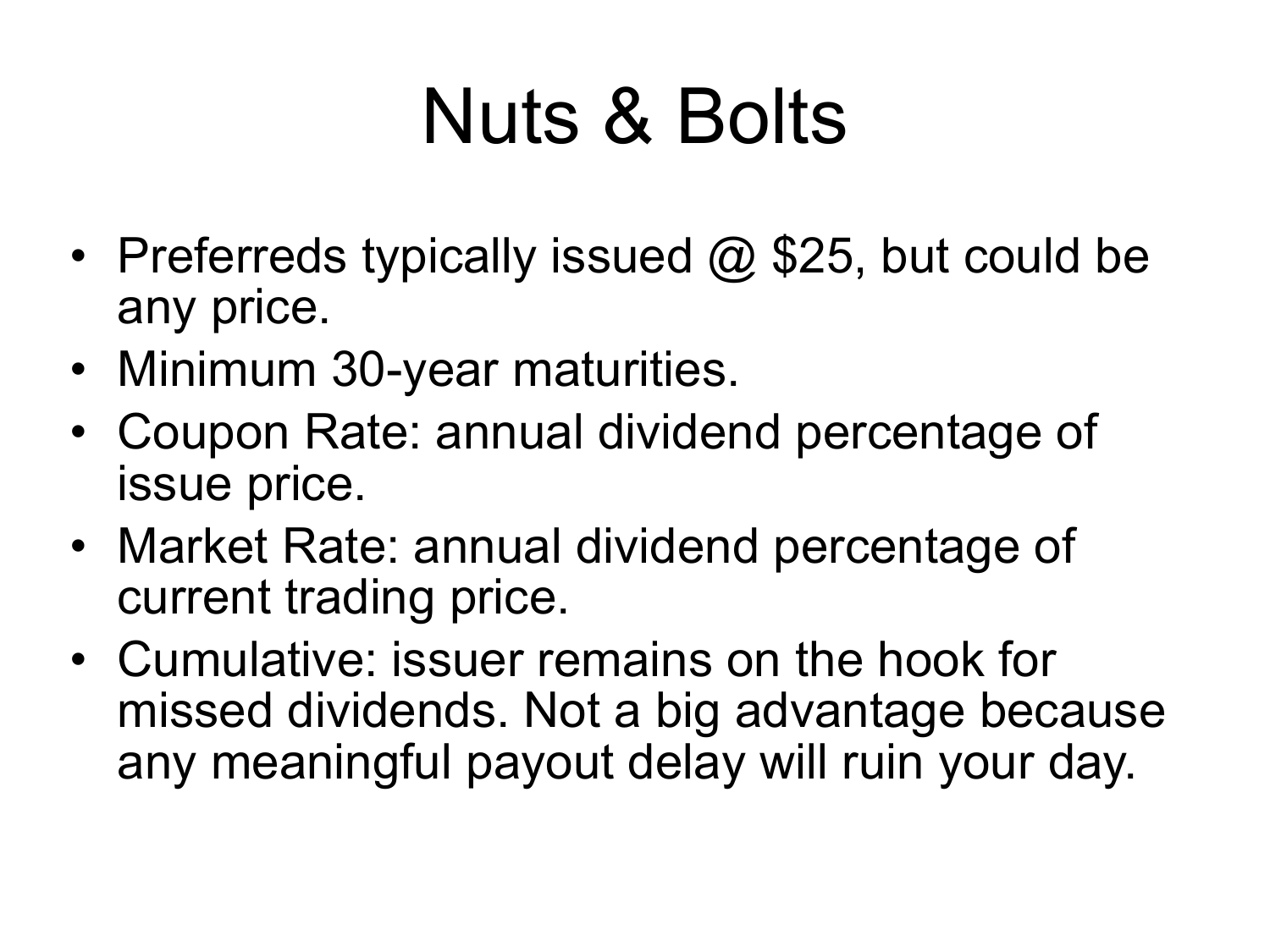# Calling Preferreds

- Call: issuer redeems preferreds at 'call price,' typically issue price.
- Call Date: earliest date preferreds can be called, typically 5 years after IPO.
- Issuer not required to exercise calls, and some never do.
- Issuer typically calls preferreds when it can issue new preferreds paying lower interest rates.
- Yield-to-Call: Average annual return if called on call date (worst case because preferreds typically not called that soon.).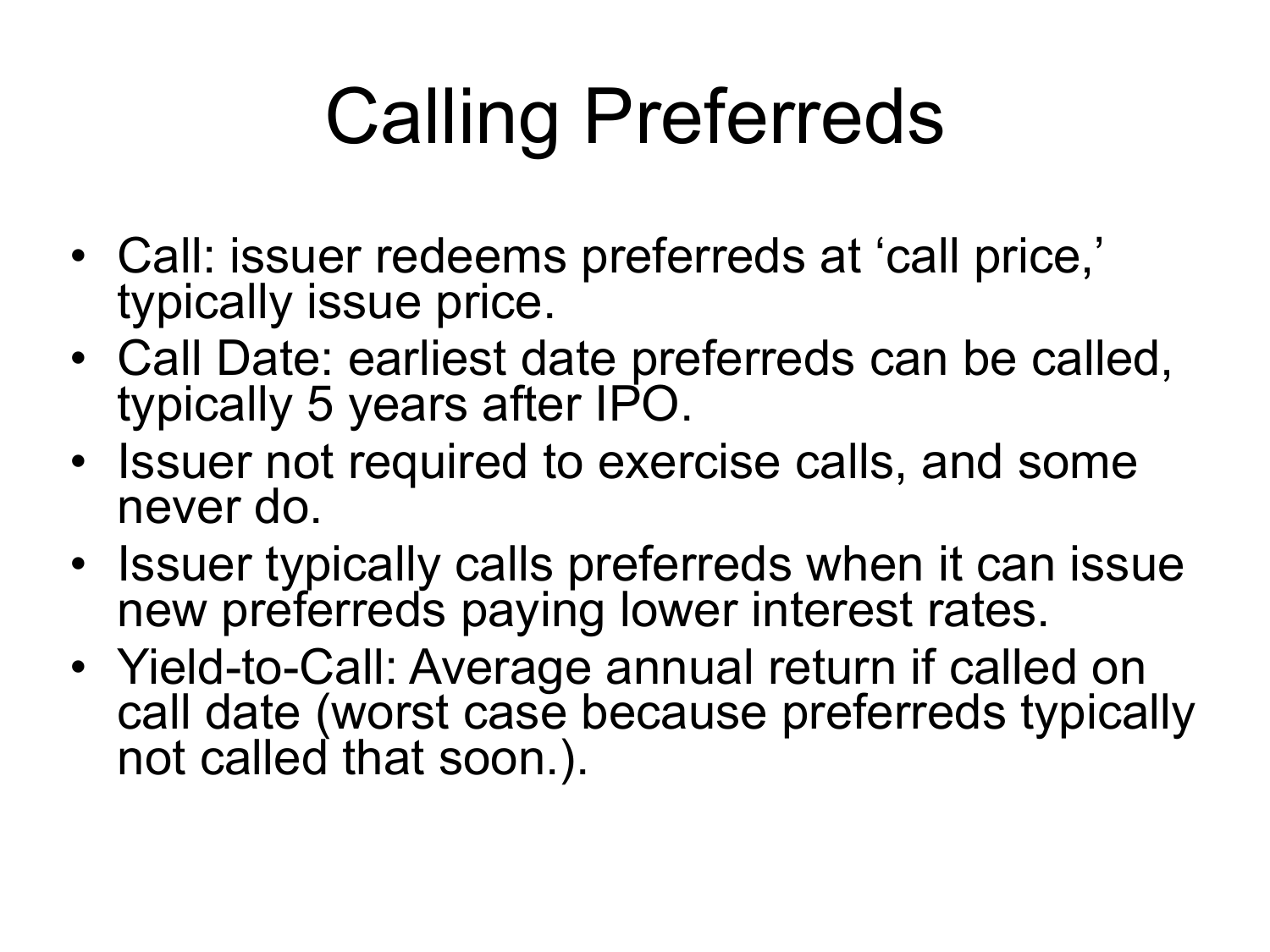# Optimizing Preferred Returns

- Problem-free preferreds typically move with market, but in \$24-28 range. Problem preferreds often trade lower.
- Many preferreds trade in \$25-\$26 range first few weeks after IPO. Then move up to \$27+.
- After call date, but not called, preferreds typically trade in \$25 - \$26 range.
- Use yield-to-call for buy/sell signals.
- Call date 1yr+ ahead:  $YTC > 3.0 = buy$
- Call date < 1 yr ahead, sell when YTC < 2.0
- YTC Calculator: https://dqydj.com/bond-yield-to-call-calculator/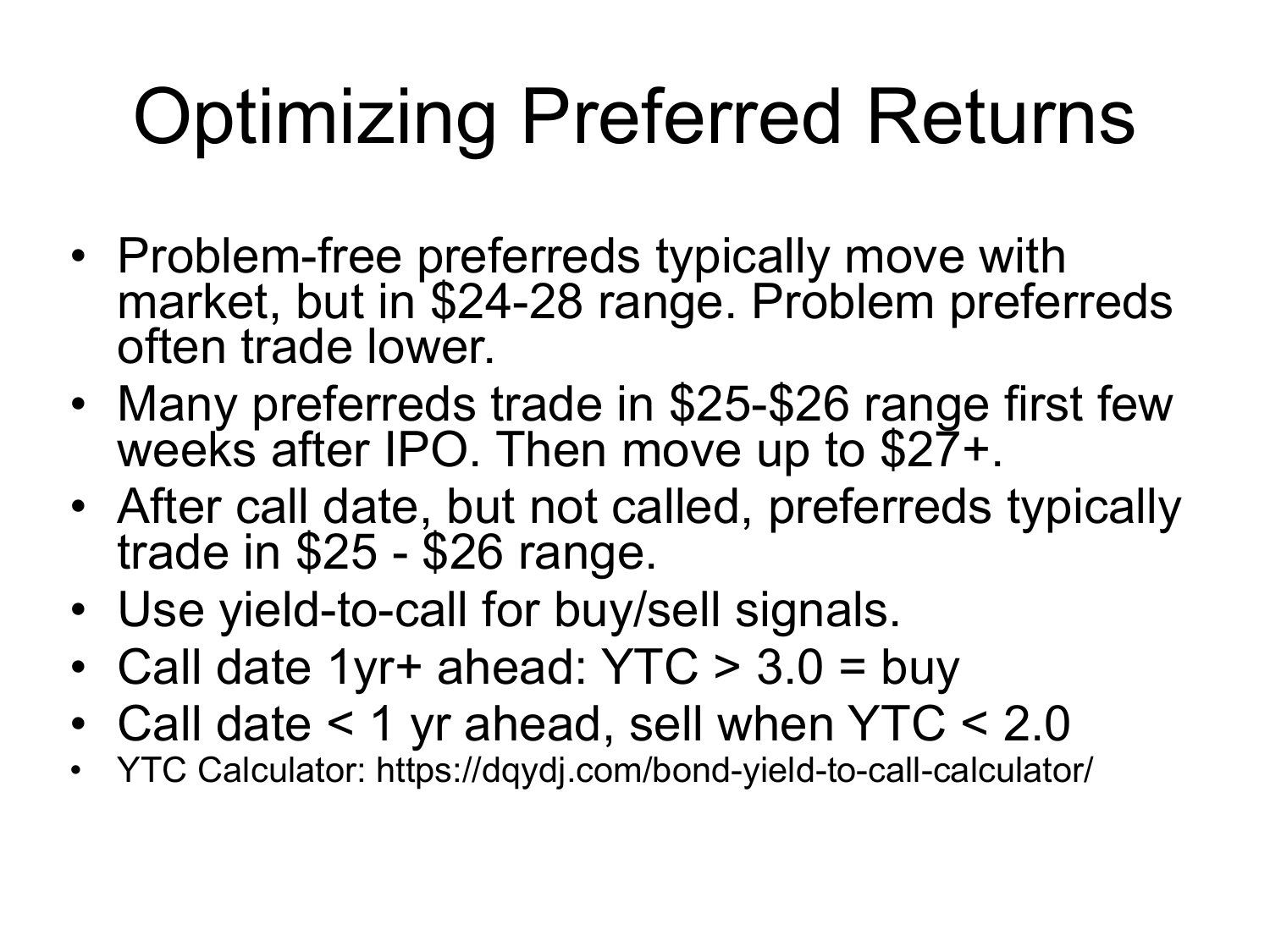## Preferred Stock Risks

- Dividends canceled or suspended
- Rising interest rates
- Low trading volumes (require 10,000+)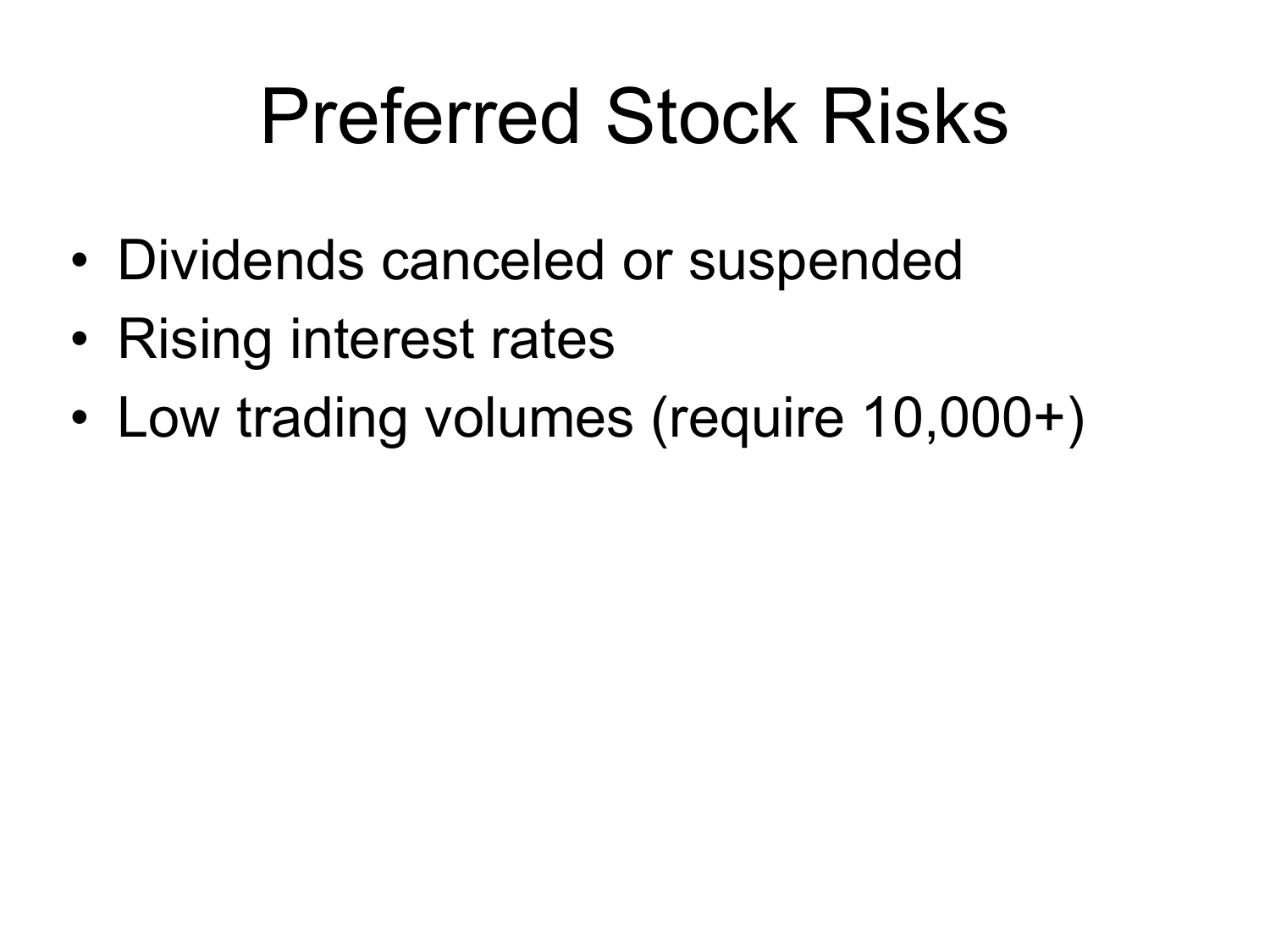## Priority #1 Analyze the issuer

- Quick Check: \$5 minimum issuer's trading price and higher is better (\$20+ is best).
- Free Cash Flow: Cash left after paying operating expenses and capital expenditures. Require positive FCF.
- Free Cash Flow minus common stock dividends: Best if positive.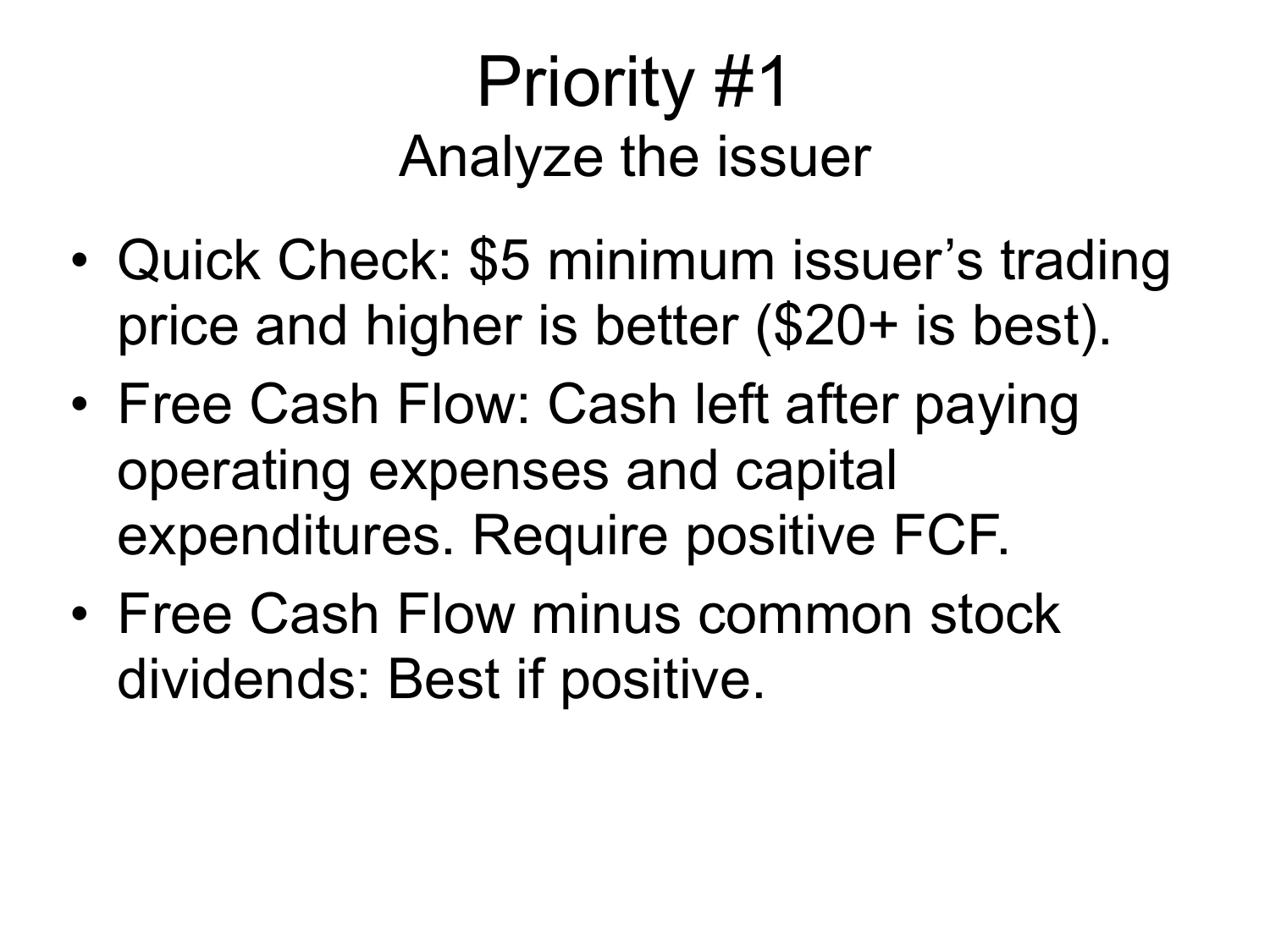## Using Yahoo to Check Cash Flow

#### • Financials  $\rightarrow$  Cash Flow

| Search for news, symbols or companies                                                                                                                     |                     |                                |                                             |                                                                   |                               |
|-----------------------------------------------------------------------------------------------------------------------------------------------------------|---------------------|--------------------------------|---------------------------------------------|-------------------------------------------------------------------|-------------------------------|
| Finance Home                                                                                                                                              | <b>Watchlists</b>   | My Portfolio                   | <b>Cryptocumencies</b>                      | Yahoo Financa Plus @                                              | <b>Screeners</b><br>Mar       |
| <b>S&amp;P 500</b>                                                                                                                                        |                     | Dow 30                         | Nasdag                                      |                                                                   | Russell 2000                  |
| 4,574,47<br>(52.93 (+1.17%)                                                                                                                               |                     | 35,725,58<br>(262, 80)(.0.745) | 14,404.33<br>(209.80(1.405)                 |                                                                   | 2.071.36<br>$-25,99(10,275)$  |
| Ellington Financial Inc. (EFC-PB)<br>NYSE - Nasdag Real Time Price: Currency in USD<br>$24.59 + 0.24$ (+0.99%)<br>Aund 11:29AM FST Marketinger<br>summary | Company Uutbook (D) | Chart                          | of the Addition watchlist.<br>Conversations | SB, Malticles them: 2NV T<br>Historical Data<br><b>Statistics</b> | Financials<br>Profile.        |
| Previous Class                                                                                                                                            | 24.35               | Market Cap                     | NM.                                         | 5b<br><b>CM</b><br>10<br>1M                                       | - 1 V<br><b>YTD</b><br>SY Max |
| Open                                                                                                                                                      | 24.50               | Deta (EY)<br>Monthlyl          | 1.93                                        |                                                                   |                               |
| <b>Bid</b>                                                                                                                                                | 24.22 × 10.00       | <b>PE Ratio (TTM)</b>          | 4,22                                        |                                                                   |                               |
| ولحق                                                                                                                                                      | 24101800            | <b>FPS (TTM)</b>               | 5.46                                        |                                                                   |                               |
| DOM: KING                                                                                                                                                 | 34.59 - 24.58       | ESMITHS USE                    | HM                                          |                                                                   |                               |
| 52 Week Range                                                                                                                                             | 23.92 - 26.82       | Forward<br>Dividend & Yield    | <b>N/A (N/A)</b>                            |                                                                   |                               |
| Volume                                                                                                                                                    | 1.707               | Ex Dividend Date               | N.W                                         | Jan 3, 22                                                         | 18931.22                      |
| Avg. Volume                                                                                                                                               | 30.239              | 1y Target Est                  | NМ                                          |                                                                   | Trade prices are              |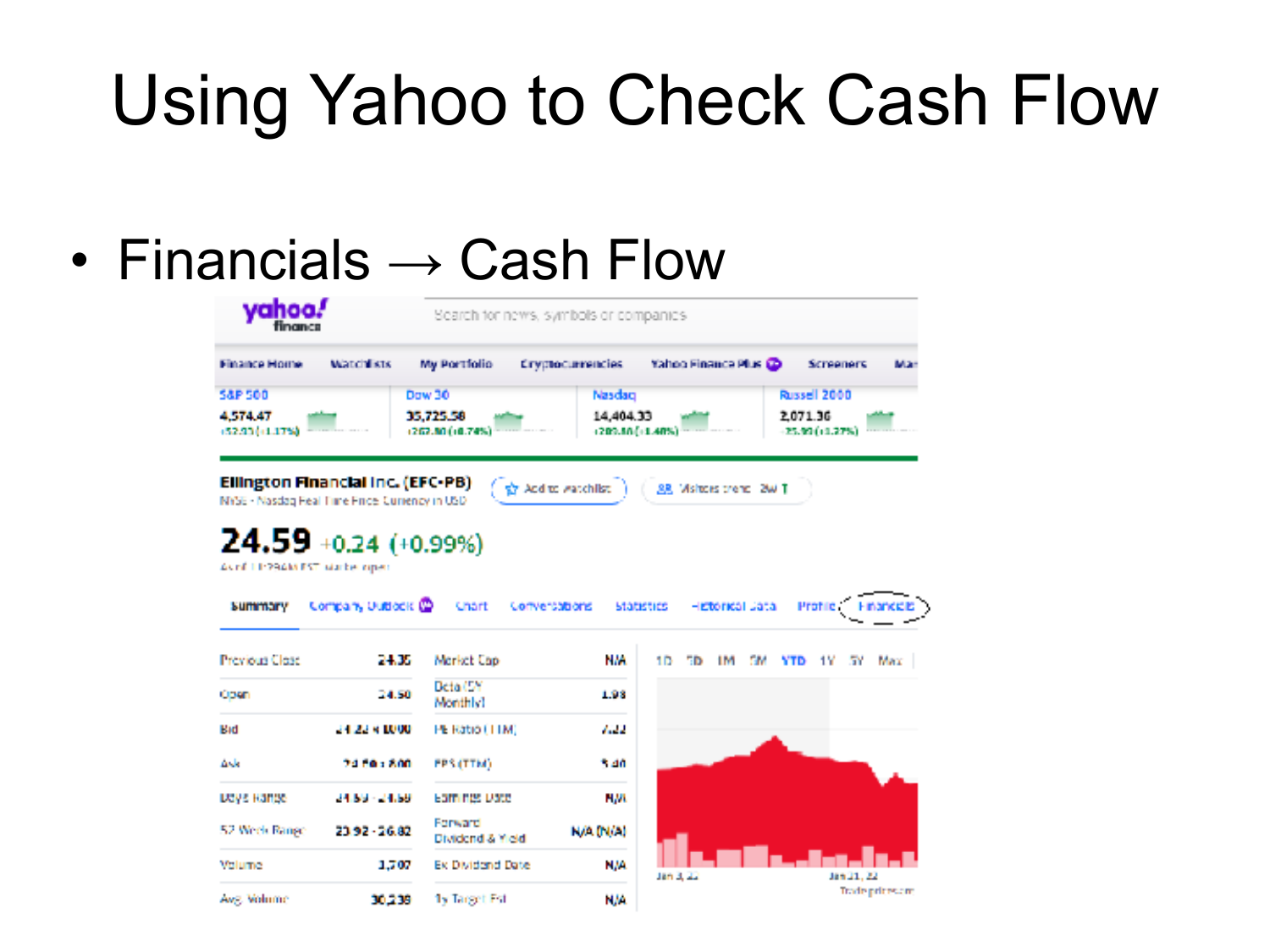#### Using Yahoo to Check Free Cash Flow

#### • Financials  $\rightarrow$  Cash Flow

stop here if FCF negative

| <b>Breakdown</b>                 | TTM           |
|----------------------------------|---------------|
| <b>Derating Cash Flow</b>        | 83,909,000    |
| > Investing Cash Flow            | $-24,948,000$ |
| > Financing Cash Flow            | -52,825,000   |
| > End Cash Position              | 20,568,000    |
| Capital Expenditure              | $-23,216,000$ |
| <b>Issuance of Capital Stock</b> | 1,749,000     |
| <b>Issuance of Debt</b>          |               |
| Repayment of Debt                | $-5.326.000$  |
| Repurchase of Capital Stock      | $-29,224,000$ |
| Free Cash Flow                   | 60,693,000    |
|                                  |               |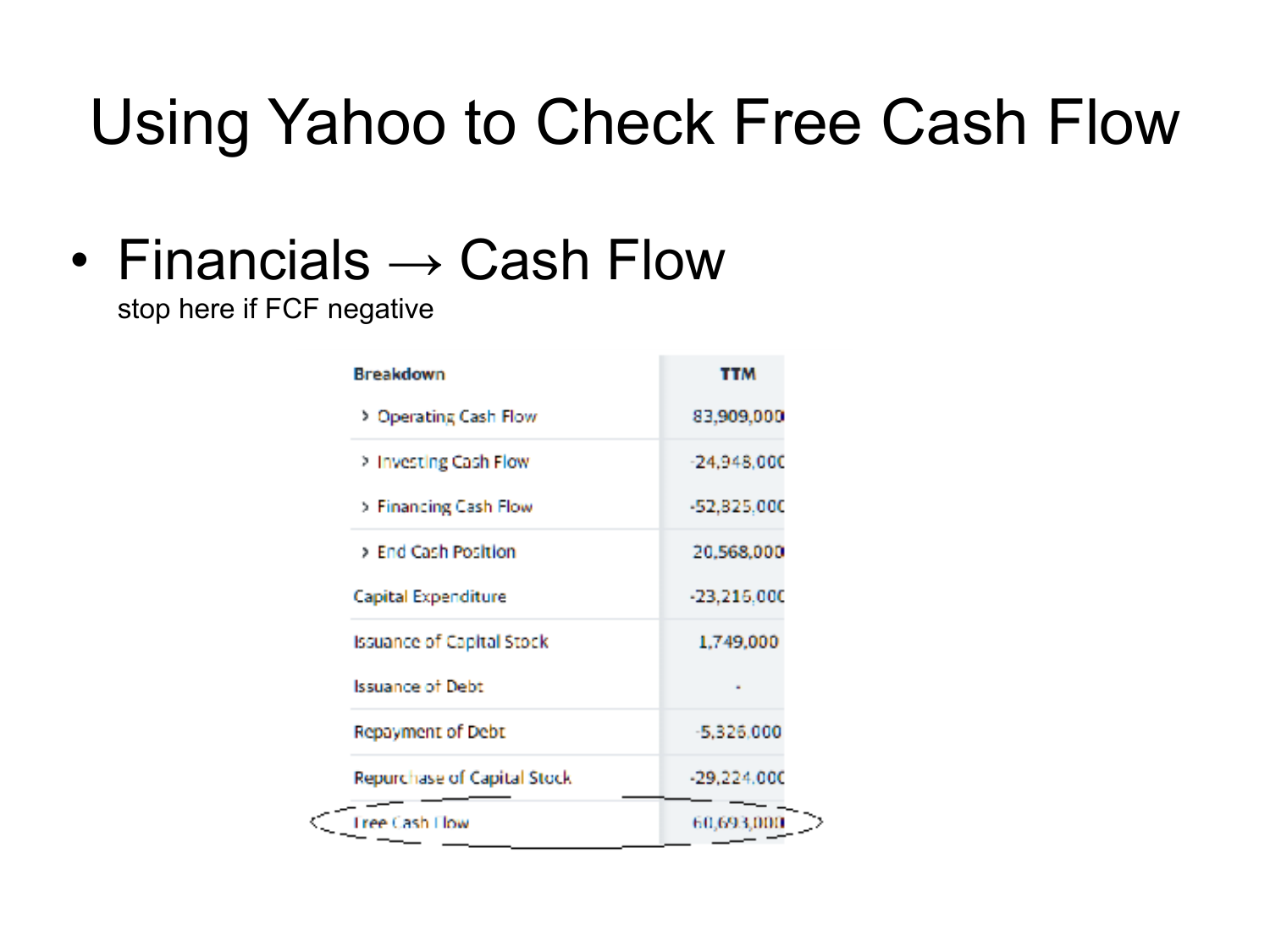#### Using Yahoo to check 'FCF minus common stock dividends'

#### Financials  $\rightarrow$  Cash Flow  $\rightarrow$  Expand All

| <b>Financing Cash Flow</b>                   | $-52,825,000$ |
|----------------------------------------------|---------------|
| $\vee$ Cash Flow from Continuing Fi $\ldots$ | -52,825,000   |
| $\vee$ Net Issuance Payments of              | $-5,326,000$  |
| Met Long Term Debt Iss                       | $-5,326,000$  |
| Long Term Debt Issuance                      |               |
| Long Term Debt Payments                      | $-5,326,000$  |
| Net Short Term Debt Issua                    |               |
| v Net Common Stock Issuan                    | $-27,475,000$ |
| Common Stock Issuance                        | 1,749,000     |
| Common Stock Payments                        | $-29,224,000$ |
| > Cash Dividends Paid                        | $-17,293,000$ |
|                                              |               |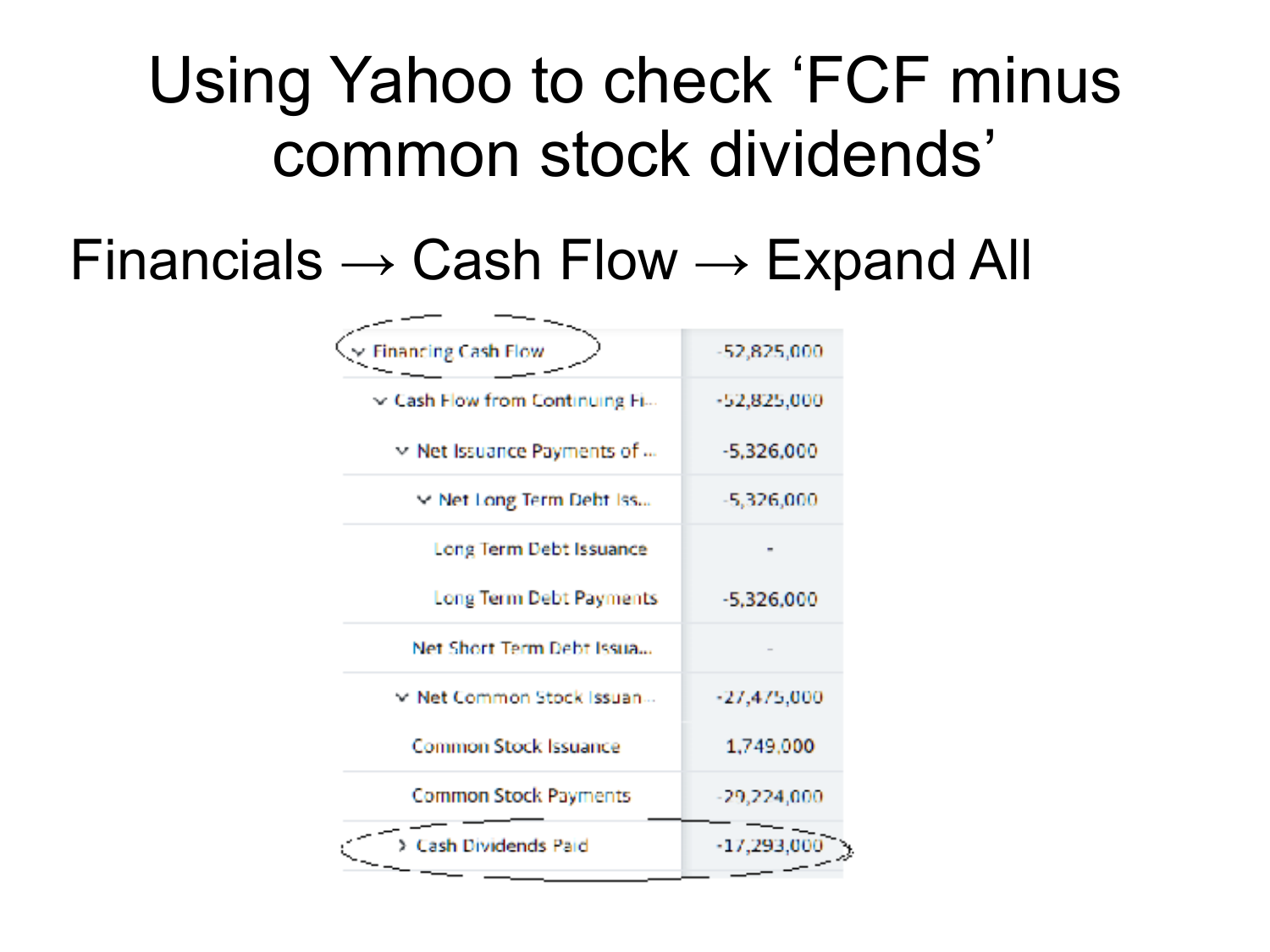## Preferred Stock Tax Issues

- Qualified Dividends: 15% 20% tax rate
	- Most corporations
- Not Qualified dividends: rates up to 37% • REITs
	- Business Development Corps (BDCs)
	- Farm cooperatives
	- Baby Bonds etc. (payments classified as interest, not dividends).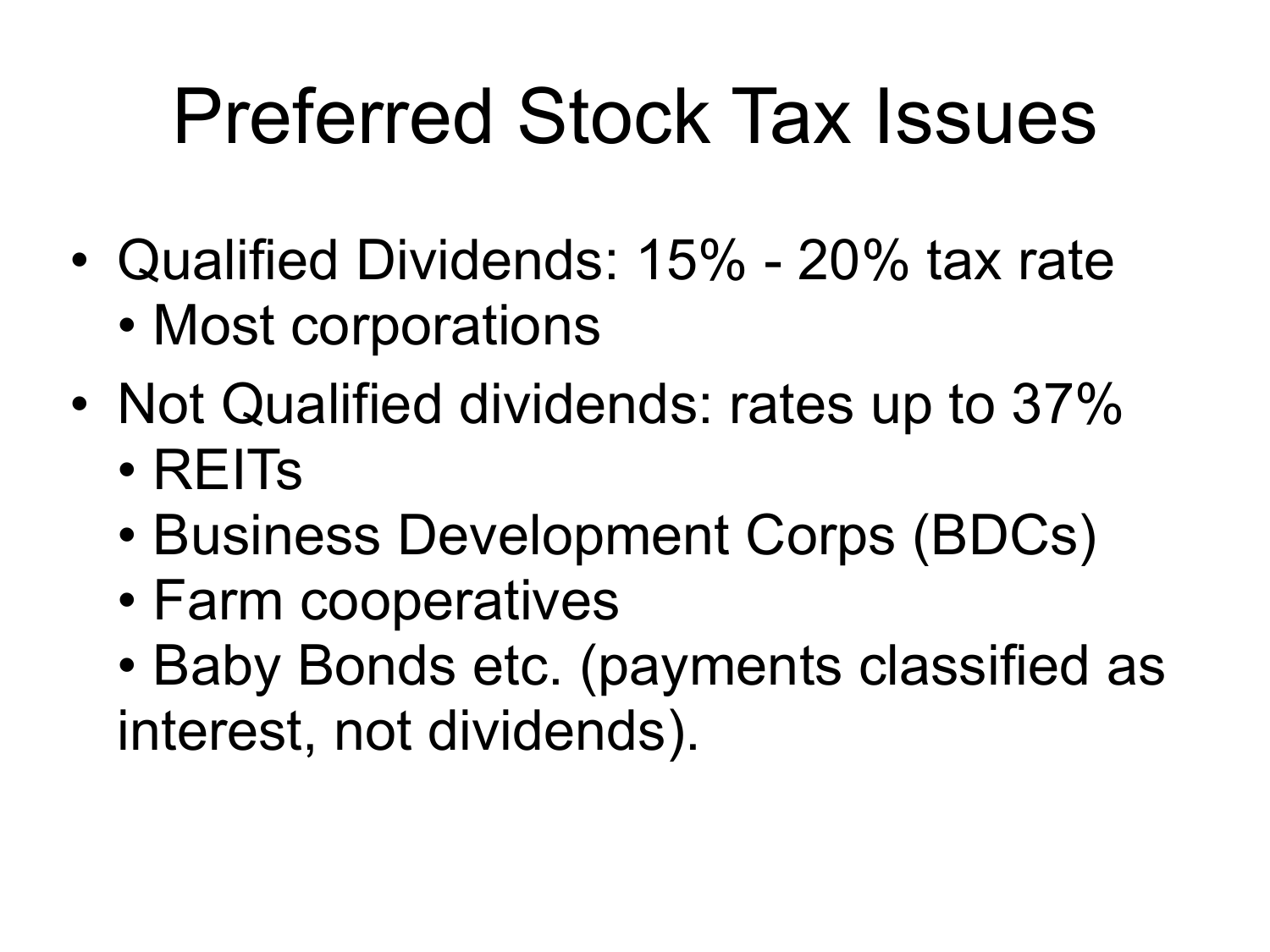## Best Resource for Preferred Data

# QuantumOnline.com Complete information for income investors